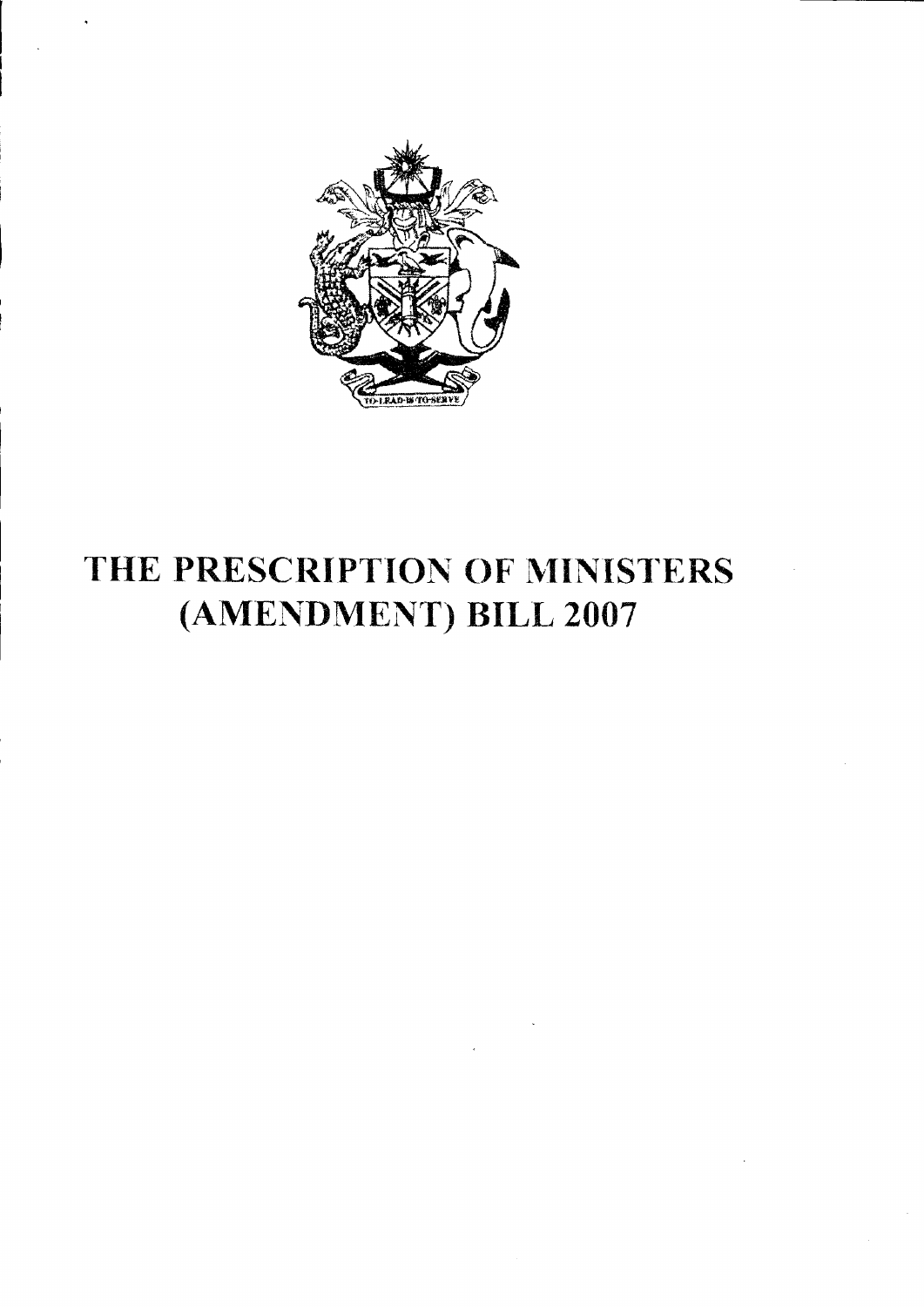

# THE PRESCRIPTION OF MINISTERS (AMENDMENT) BILL 2007

 $\mathbf{A}$ 

**BILL** 

Entitled

AN ACT TO AMEND THE PRESCRIPTION OF MINISTERS ACT [CAP 91]

**ENACTED** by the National Parliament of Solomon Islands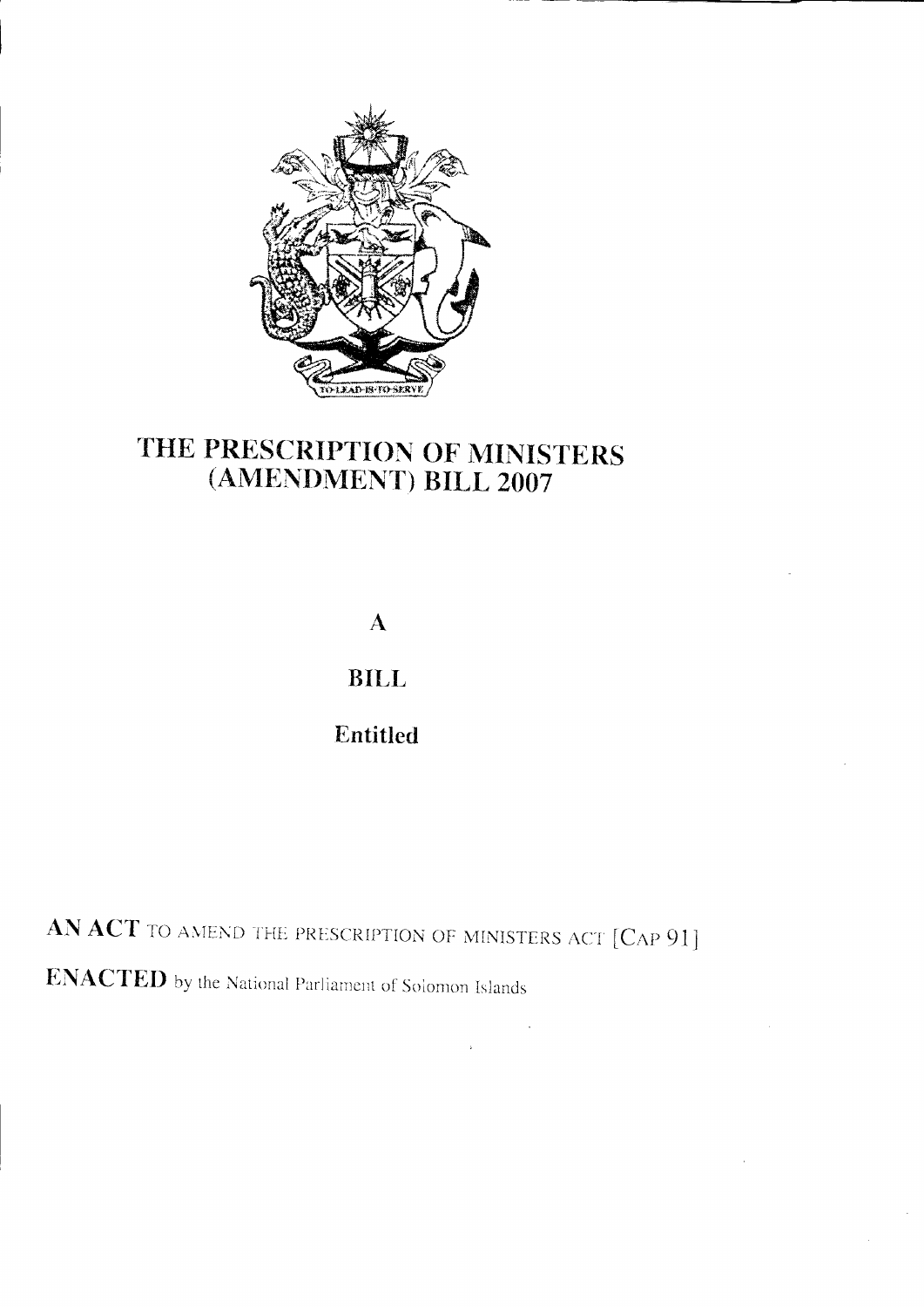## THE PRESCRIPTION OF MINISTERS (AMENDMENT) **BILL 2007**

#### ARRANGEMENT OF CLAUSES

 $\label{eq:2} \frac{1}{\sqrt{2}}\left(\frac{1}{\sqrt{2}}\right)^{2} \frac{1}{\sqrt{2}}\left(\frac{1}{\sqrt{2}}\right)^{2} \frac{1}{\sqrt{2}}\left(\frac{1}{\sqrt{2}}\right)^{2} \frac{1}{\sqrt{2}}\left(\frac{1}{\sqrt{2}}\right)^{2} \frac{1}{\sqrt{2}}\left(\frac{1}{\sqrt{2}}\right)^{2} \frac{1}{\sqrt{2}}\left(\frac{1}{\sqrt{2}}\right)^{2} \frac{1}{\sqrt{2}}\left(\frac{1}{\sqrt{2}}\right)^{2} \frac{1}{\sqrt{2}}\left(\frac{1}{$ 

 $\sim$   $\mu$ 

#### CLAUSE:

- 1. SHORT TITLE AND COMMENCEMENT
- $2.$ AMENDMENT OF SECTION 2 OF CAP. 91

 $\hat{\mathcal{L}}$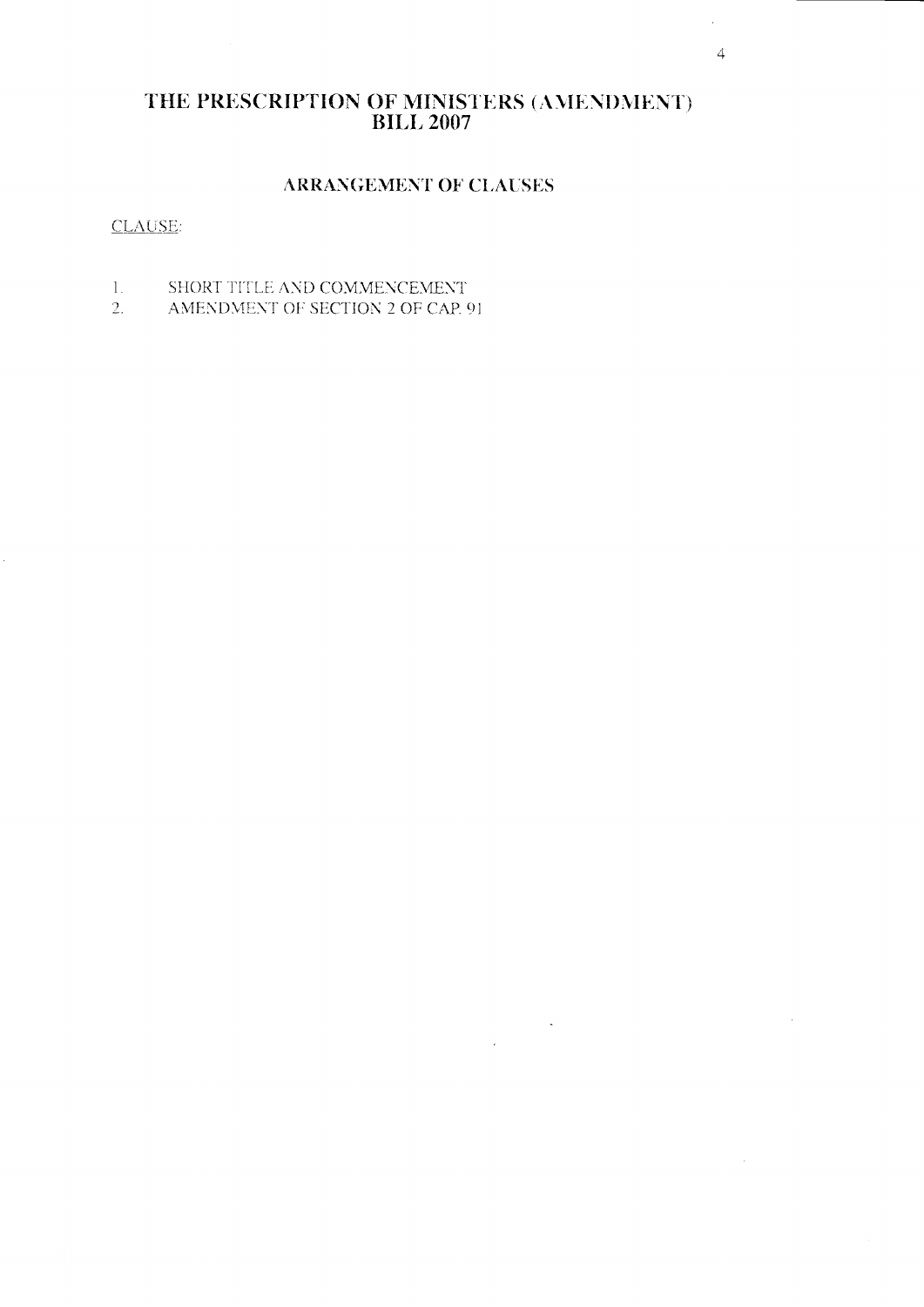Short title and This Act may be cited as the Prescription of Ministers  $1.$ Commencement (Amendment) Act 2007 and shall come into operation on the date of the publication of the Act in the Gazette.

Section 2 of the Prescription of Ministers Act is here- $\overline{2}$ . Amendment of by amended by adding the word "three" after the word "twenty". Section 2 of Cap 91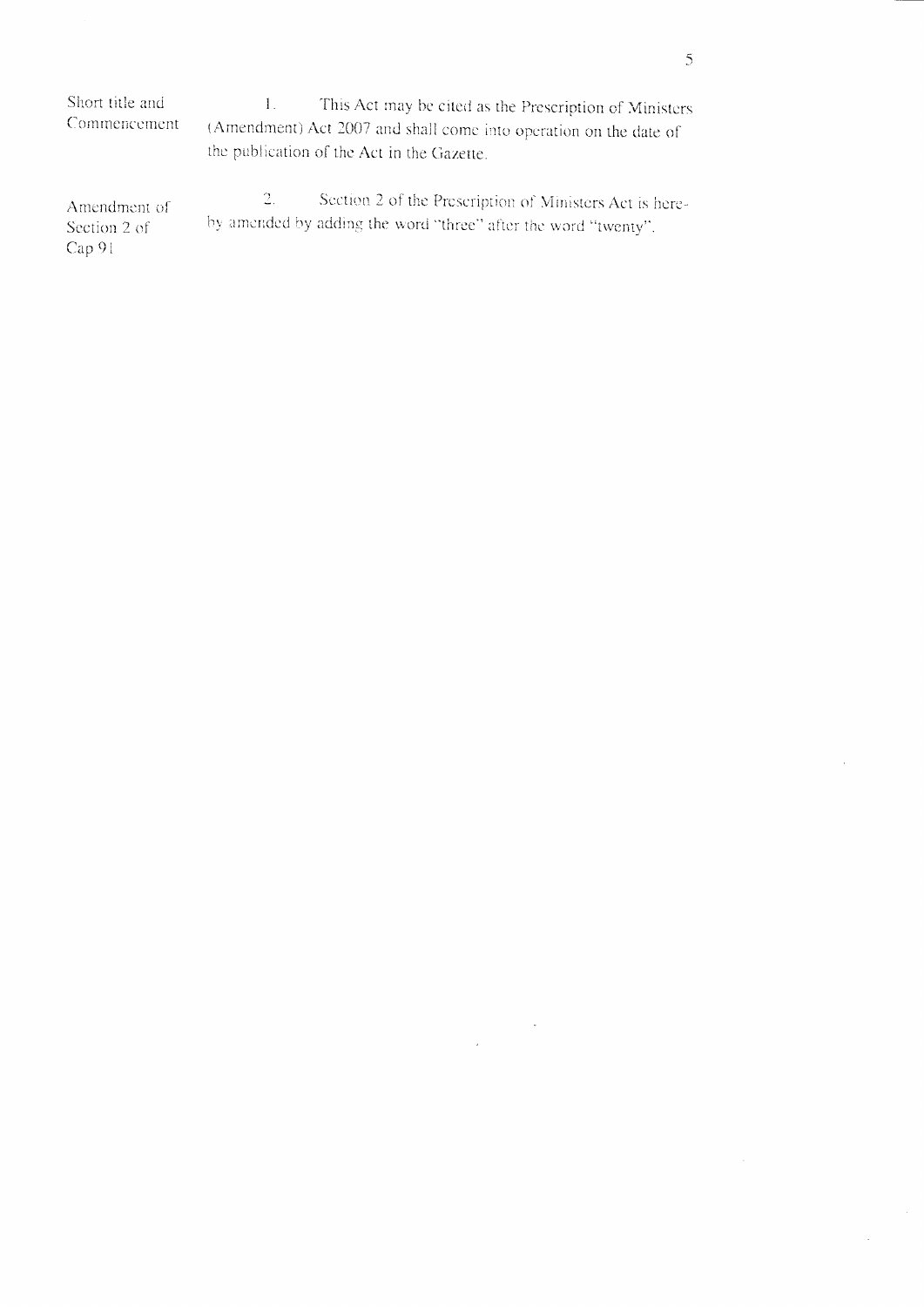### THE PRESCRIPTION OF MINISTERS (AMENDMENT) BILL 2007

#### **Explanatory Memorandum**

Objects and Reasons

This Bill seeks to amend the Prescription of Ministers Act [Cap. 91] ("the Principal Act") by increasing the prescribed number of Ministers from twenty to twenty three.

The Bill comprises 2 clauses. Clause 1 cites its short title and date of commencement. Clause 2 effects the alteration of the substantive provision of the Principal Act by adding the word "three" to the word "twenty".

The proposed increase to the number of Ministers is necessitated by the expansion of Government's constitutional responsibility, beyond the traditional domains of executive accountability, to ensure proper, efficient and effective administration for the better governance of the nation consistent with Government's policy initiatives, imperatives, priorities and directions

PRIME MINISTER

 $\sum$